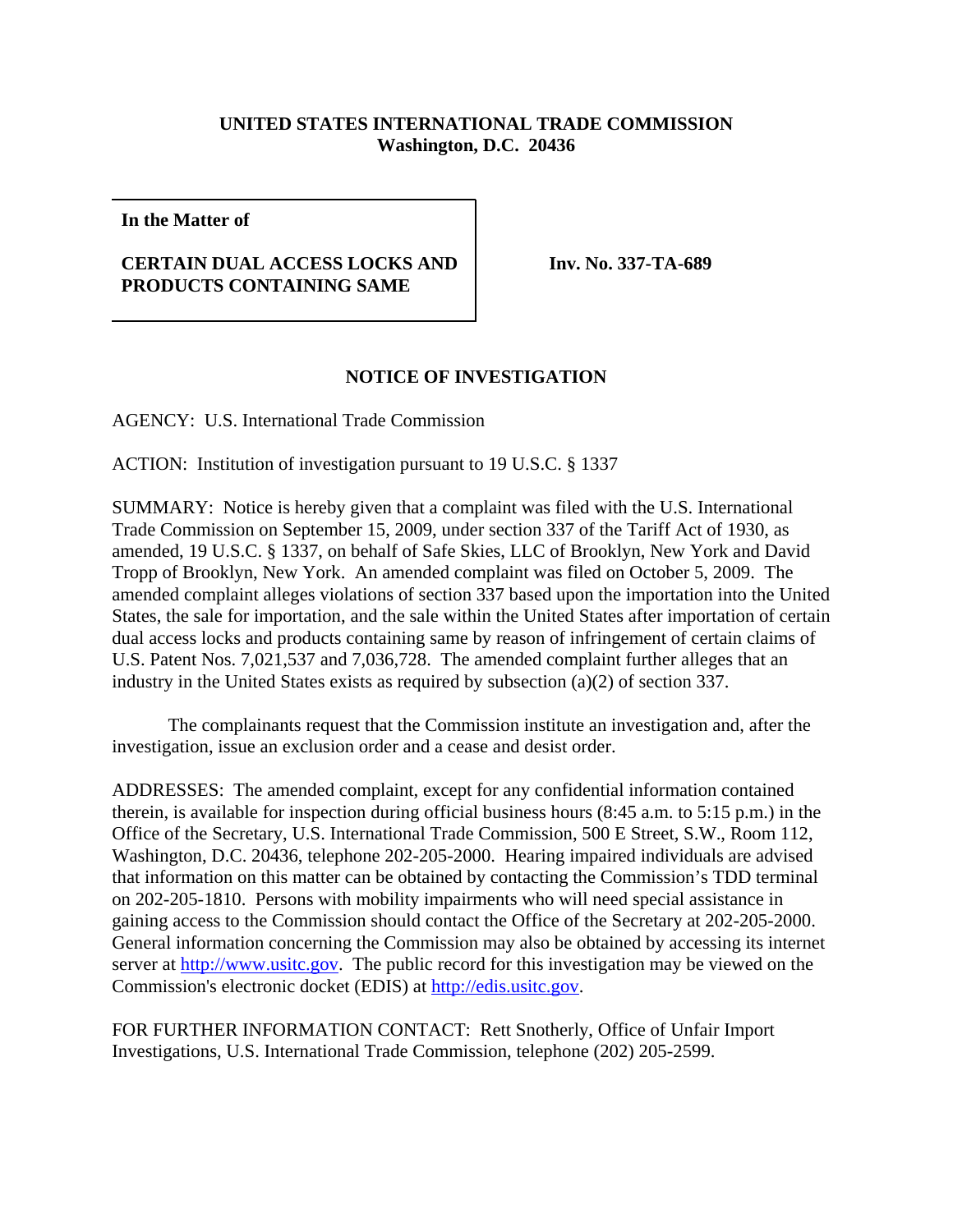AUTHORITY: The authority for institution of this investigation is contained in section 337 of the Tariff Act of 1930, as amended, and in section 210.10 of the Commission's Rules of Practice and Procedure, 19 C.F.R. § 210.10 (2009).

SCOPE OF INVESTIGATION: Having considered the amended complaint, the U.S. International Trade Commission, on October 14, 2009, ORDERED THAT –

(1) Pursuant to subsection (b) of section 337 of the Tariff Act of 1930, as amended, an investigation be instituted to determine whether there is a violation of subsection  $(a)(1)(B)$  of section 337 in the importation into the United States, the sale for importation, or the sale within the United States after importation of certain dual access locks or products containing same that infringe one or more of claims 1-21 of U.S. Patent No. 7,021,537 and claims 1-20 of U.S. Patent No. 7,036,728, and whether an industry in the United States exists as required by subsection  $(a)(2)$  of section 337;

(2) For the purpose of the investigation so instituted, the following are hereby named as parties upon which this notice of investigation shall be served:

(a) The complainants are –

Safe Skies, LLC 165 Norfolk Street Brooklyn, NY 11235

David Tropp 165 Norfolk Street Brooklyn, NY 11235

(b) The respondents are the following entities alleged to be in violation of section 337, and are the parties upon which the complaint is to be served:

> C&C Luggage Manufacturing Co., Ltd. No. 1, Crown Road, The Second Ind. Park, Sanxiang, Zhongshan, Guangdong China

Formosa Tai Rank Industrial Corp. Room 1102, 11<sup>th</sup> Floor, 328 Sung Chiang Road Taipei Taiwan, 104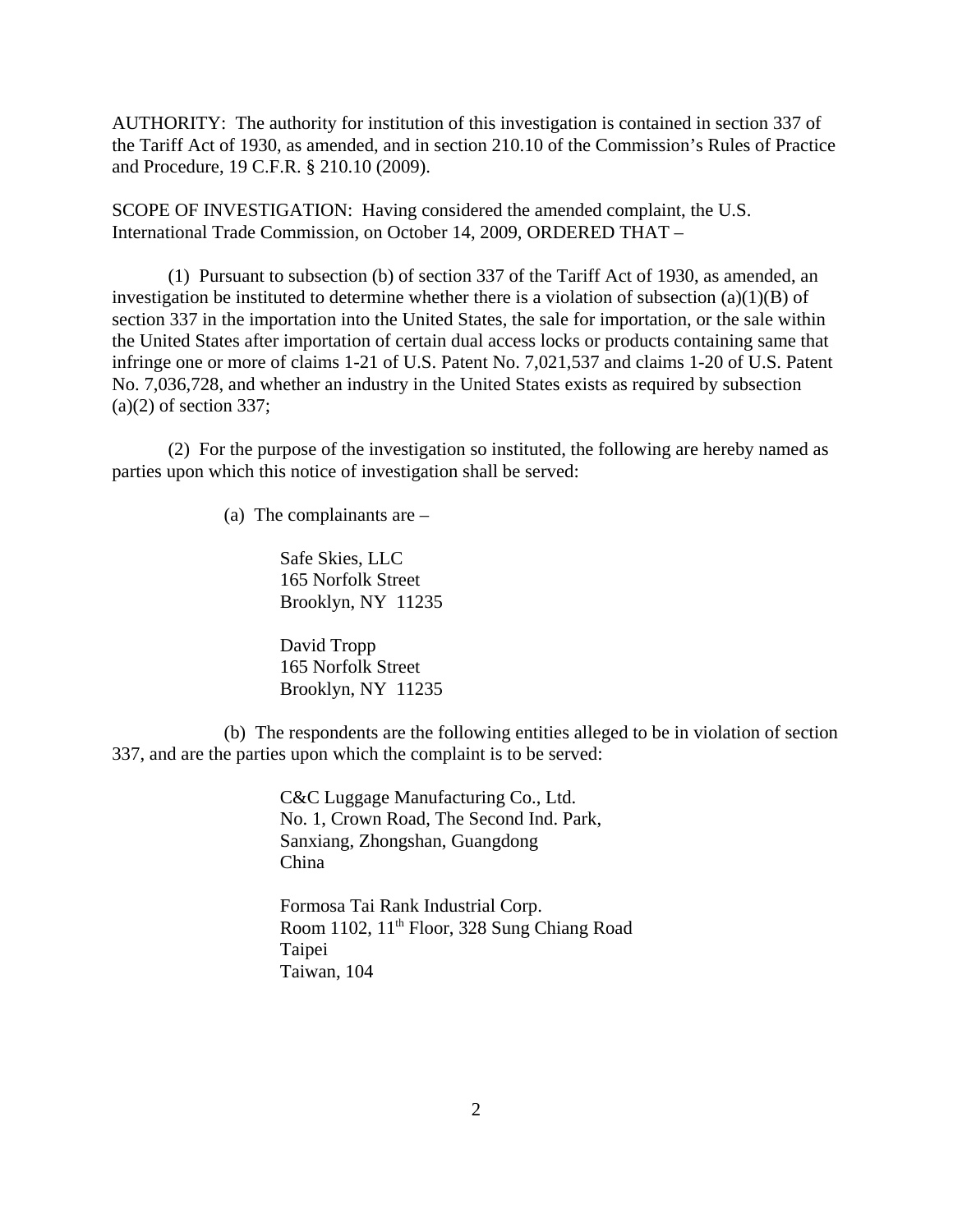Hangzhou Gema Suitcases & Bags Co., Ltd. M16-1-5 Hangshou Economic and Technologic Development Zone Hangzhou, Zhejiang China

La Pearl Luggage and Leather Goods Co., Ltd. No. 441, Xihuan Road, Jiangmen Guangdong 529000 China

Hinomoto Jomae, Ltd. 1-19-19 Nishigahara, Kita-Ku Tokyo Japan

Sinox Company, Ltd. 3F, No. 2, Lane 93, Chien-1 Road Chung-Ho City, Taipei Hsien, 235, Taiwan

Yi Feng Manufacturing, Co., Ltd. Zhangyang Zone, Shangmutou Town, Dongguan City China 523637

Jin Tay Industries Co., Ltd. 486 Section 3, Ming Chih Road Taishan Hsiang, Taipei Hsien, Taiwan

FULLYEAR-Brother Enterprise, Co., Ltd. 41-21, Guan Tso Street, Fu Shing, Changhwa Taiwan, 506

Zhuhai SkyGood Tech. Industrial Corp., Ltd. 4/F., 3rd. Building, 30 Nanwan Road (north) Nanping, Zhuhai, Guangdong China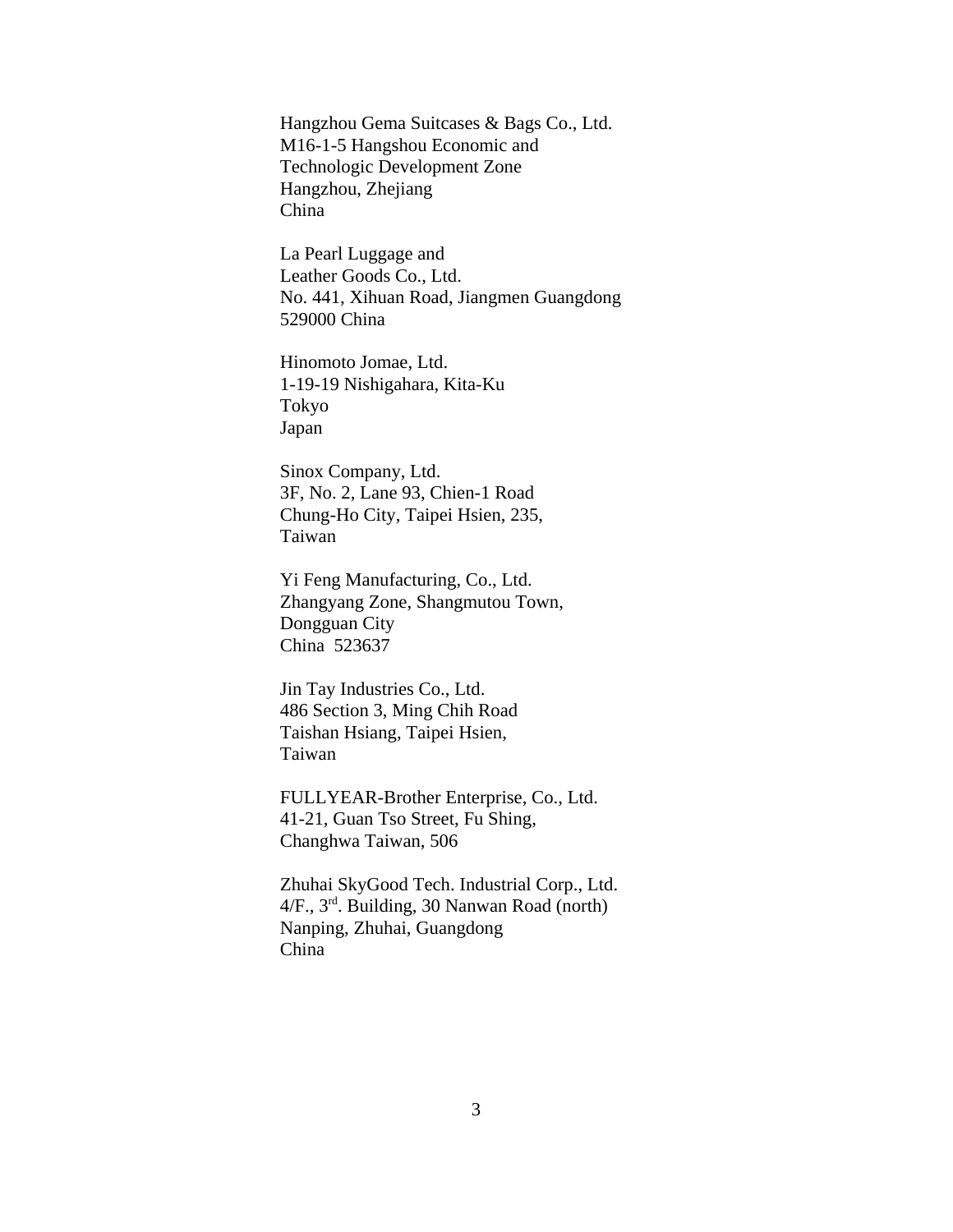Ningbo Xianfeng Art & Craft Co., Ltd. Room B-303, Zhongshanyinzuo, No. 579, Zhongshan East Road, Ningbo, China

Paloma Enterprises Co., Ltd. 3F, No. 1320, Chung-Cheng Road Taoyun City Taiwan

Tekraft Industrial Co., Ltd. Room 5E10, No. 5 Hsin Yi Road, Sec. 5, Taipei Taiwan

Hangzhou Travelsky Co., Ltd. 1-6-G Guodu Development Building, 182 Zhaohui Road Hangshou China

The Sun Lock Company Ltd. Room 5, Block C, 16/F, Hang Wai Industrial Center, 6 Kin Tai Street, Tuen Mun, New Territories Hong Kong

Alloy Metal Manufactory, Ltd. Flat H, 3/F, On Ho Industrial Building 17-19 Shing Wan Road, Tai Wai, Shatin, New Territories Hong Kong

Cometform, Ltd. Unit 24 Irving Way, Garrick Industrial Estate, Hendon, London NW9 6AQ England

Design Go Ltd. Unit 1, Mill Hill Industrial Estate, Flower Lane, London NW7 2HU England

Franzen International